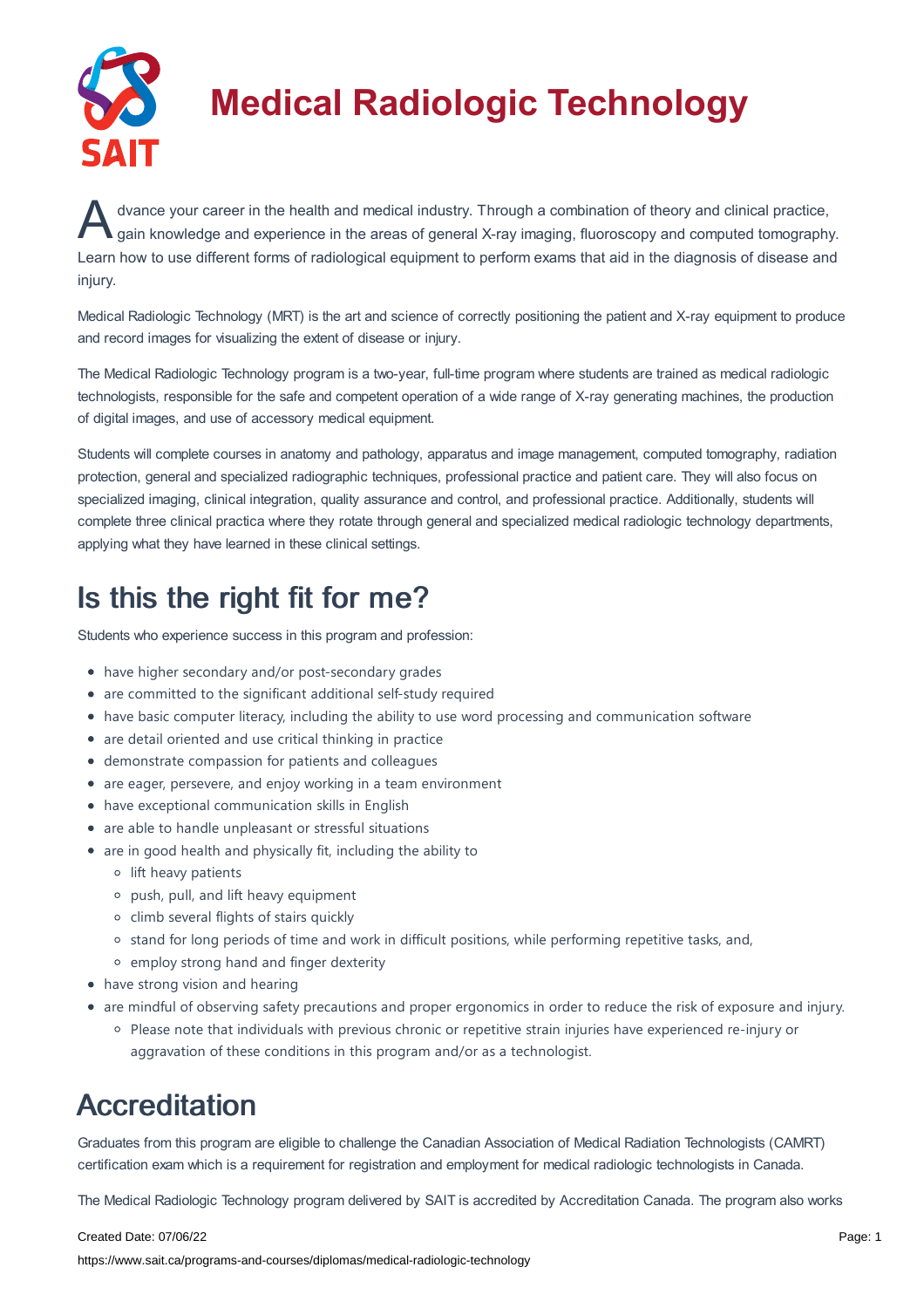closely with our Diagnostic Imaging Advisory Committee to ensure that our curriculum continues to meet or exceed provincial and national accreditation standards.

## **Credentials**

After successfully completing this program, graduates will receive a SAIT Medical Radiologic Technology diploma.

## Admission requirements

### Application dates\*

**Fall 2022 start:** applications are accepted Oct 6, 2021 to Jan. 31, 2022.

**Please note:** Access to the MRT Profession Specific Entrance Assessment will close end of day Feb. 11, 2022.

### Program requirements

At least 75% in the following courses or equivalents:

- Math 30-1, Math 30-2, or Pure Math 30,
- English Language Arts 30-1,
- Physics 30,
- One of either Biology 30, or Chemistry 30, or Science 30.

#### AND

A mark of at least 50% on the scoring rubric for the School of Health and Public Safety's [Entrance](https://www.sait.ca/sait-schools/school-of-health-and-public-safety/health-and-public-safety-entrance-testing) Testing Process.

#### [Entrance](https://www.sait.ca/sait-schools/school-of-health-and-public-safety/health-and-public-safety-entrance-testing) testing process

All applicants must demonstrate English Language [Proficiency](https://www.sait.ca/admissions/before-you-apply/english-proficiency) prior to admission, including students educated in Canada.

SAIT accepts high school course [equivalents](https://www.sait.ca/admissions/before-you-apply/high-school-course-equivalencies) for admission. If you don't meet the requirements, consider Academic [Upgrading.](https://www.sait.ca/programs-and-courses/academic-upgrading)

### Direct entry: five-step process

**Step 1:** Read the program information to see the qualities needed for student success.

**Step 2:** Review the information related to the necessary [components](https://www.sait.ca/sait-schools/school-of-health-and-public-safety/health-and-public-safety-entrance-testing) of the School of Health and Public Safety Entrance Testing Process

**Step 3:** Complete the School of Health and Public Safety Entrance Testing Process non-academic admission requirement. Ensure that you meet all of the academic admission requirements listed above.

**Step 4:** [Apply](https://www.sait.ca/admissions/apply) to the Medical Radiological Technology program and submit your transcripts and/or [anticipated](https://www.sait.ca/admissions/after-you-apply/transcripts-and-supporting-documents) final grades prior to the application close date.

Admission is offered on a first-qualified, first offered basis, until the program is full.

**Step 5:** Log in to [mySAIT.ca](http://www.mysait.ca) to check your admission status. Find out how to monitor your [application](https://www.sait.ca/admissions/after-you-apply/tracking-your-application) status.

Failure to meet [anticipated](https://www.sait.ca/admissions/after-you-apply/transcripts-and-supporting-documents) final grades will result in offers being rescinded.

### Communication during admission

Email is the primary source of communication during the admission process. Ensure your personal email account is managed appropriately to receive our emails, files and communications. We recommend you add [clinical.supportservices@sait.ca](https://sait.camailto:clinical.supportservices@sait.ca) and

#### Created Date: 07/06/22

https://www.sait.ca/programs-and-courses/diplomas/medical-radiologic-technology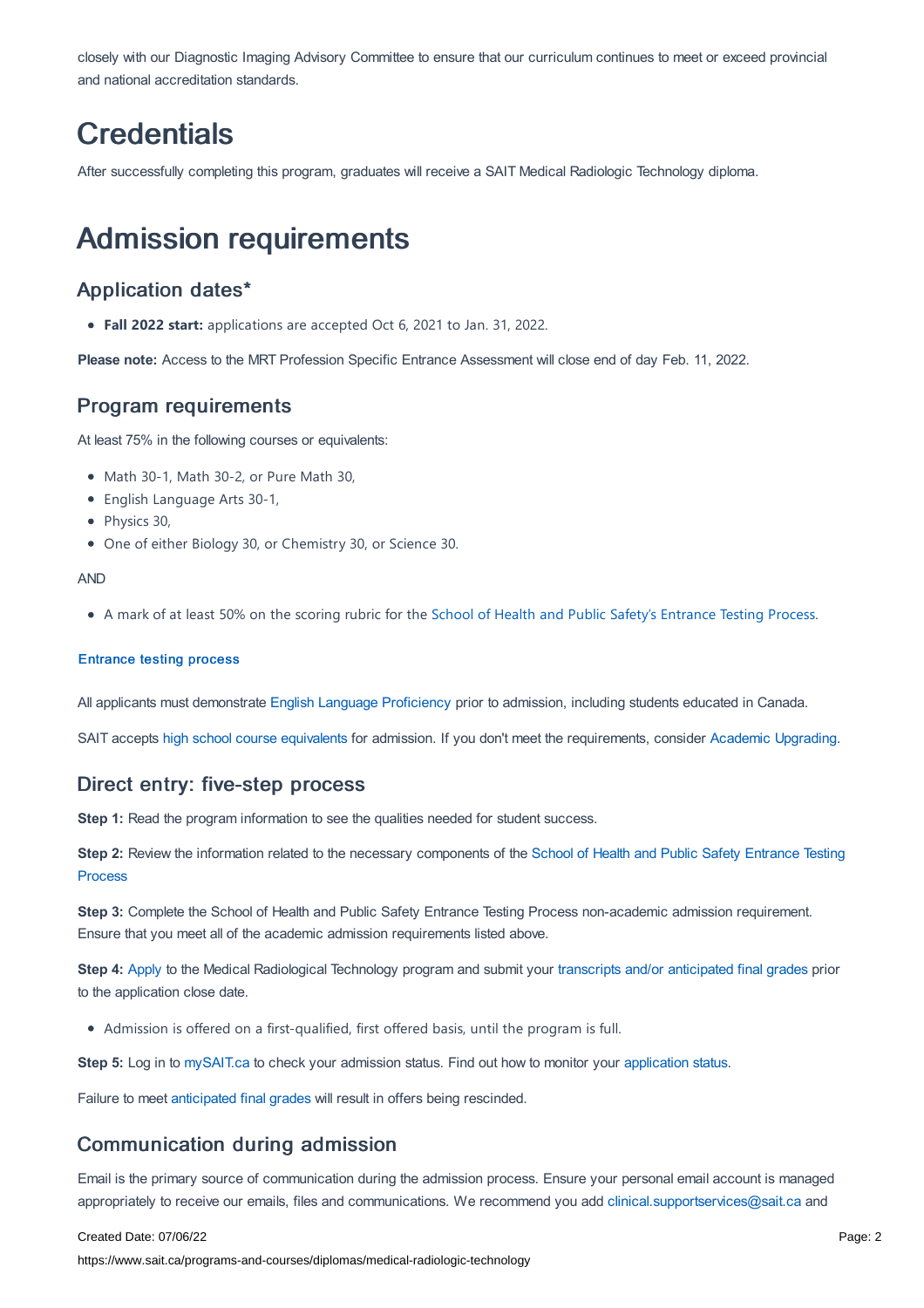the sait.ca domain to your safe senders' list or you risk missing critical email messages.

## Practicum requirements

The [School](https://www.sait.ca/sait-schools/school-of-health-and-public-safety) of Health and Public Safety has many practica partners located within Alberta and across Canada. Practicum placements in Calgary are limited and students will be required to relocate outside of Calgary for practicum.

Successful candidates will be informed of the allocation of their practicum placement at a later date. There is no guarantee that students will be placed at their desired practicum location. Special considerations of personal circumstances will not be given in regards to assigning practicum placements. Students will be responsible for fees associated with practicum such as entrance requirements, relocation and travel costs.

In compliance with the practica agreements with our clinical partners, successful candidates will be requested to provide proof of the following requirements:

- Current Heart and Stroke Foundation Health Care Provider Level (C) CPR
- Updated immunization records
- Security clearance Police Information Check including Vulnerable Sector Check
- N95 respiratory mask fitting
- Health and wellness status

#### [Learn](https://www.sait.ca/sait-schools/school-of-health-and-public-safety/health-and-public-safety-program-orientation-requirements) more

## Costs 2022/23

## Domestic tuition and fees

Cost per credit: \$251

| Year | <b>Number of semesters</b> | <b>Tuition fees</b> | <b>SAIT fees</b> | Saitsa fees* | Total    |
|------|----------------------------|---------------------|------------------|--------------|----------|
|      |                            | \$8,659.50          | \$1,065          | \$698.50     | \$10,423 |
|      |                            | \$7,153.50          | \$1,214          | \$698.50     | \$9,066  |

\*Maximum fee. Actual fees may be less and are based on the number of credits a student takes per semester and whether they opt-out of health and dental benefits.

## SAIT fees

- Campus athletic and recreation fee: \$245
- Universal transit pass (Upass): \$320
- Student support fee: \$250
- Student technology fee: \$250

### Saitsa fees

## Student Association fee

Maximum: \$436.50

This is the maximum amount the student will pay. Actual fees may be less and are based on the number of credits the students take per semester.

## Health and dental fees

Created Date: 07/06/22